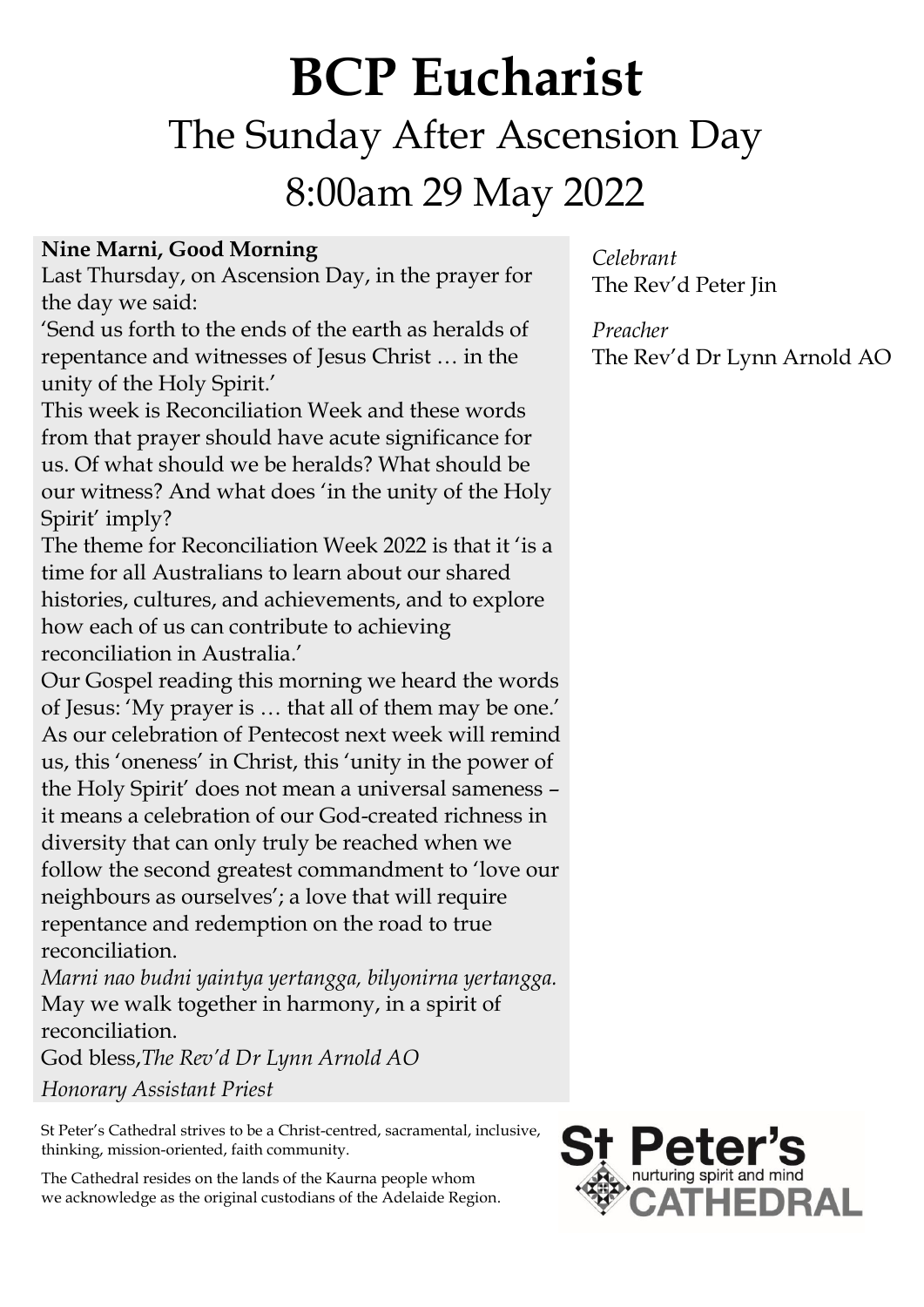**A note on the wearing of face masks:** The legal requirement to wear a mask has been lifted, and we rejoice in this step towards normality. However, Covid-19 is still present, and we understand that the best way to minimize the risk of catching and spreading the virus in the Cathedral is by continuing to wear masks. We encourage you to wear a mask on entering the Cathedral and during the services, to help ensure that the most vulnerable in our community are protected to the best of our ability.

# *Please kneel/sit*

Let us pray.

Almighty God, unto whom all hearts be open, all desires known, and from whom no secrets are hid: Cleanse the thoughts of our hearts by the inspiration of thy Holy Spirit, that we may perfectly love thee, and worthily magnify thy holy name; through Christ our Lord. **Amen.**

# Our Lord Jesus Christ said:

Hear O Israel, The Lord our God is one Lord; and thou shalt love the Lord thy God with all thy heart, and with all thy soul, and with all thy mind, and with all thy strength.

This is the first commandment. And the second is like, namely this: Thou shalt love thy neighbour as thyself.

There is none other commandment greater than these. On these two commandments hang all the Law and the Prophets.

# **Lord, have mercy upon us, and incline our hearts to keep this law.**

The Lord be with you. **And with thy spirit.**

# *Please stand for the Collect*

God of majesty, you led the Messiah through suffering into risen life, and took him up into the glory of heaven: clothe us with the power promised from on high, and send us forth to the ends of the earth as heralds of repentance and witnesses of Jesus Christ, the firstborn from the dead, who lives with you now and always in the unity of the Holy Spirit, God for ever and ever. **Amen.**

# *Please sit for the first reading: Acts 16:16-34 (read by Ros Clarke)*

One day, as we were going to the place of prayer, we met a slave-girl who had a spirit of divination and brought her owners a great deal of money by fortune-telling. While she followed Paul and us, she would cry out, 'These men are slaves of the Most High God, who proclaim to you a way of salvation.' She kept doing this for many days. But Paul, very much annoyed, turned and said to the spirit, 'I order you in the name of Jesus Christ to come out of her.' And it came out that very hour.

But when her owners saw that their hope of making money was gone, they seized Paul and Silas and dragged them into the market-place before the authorities. When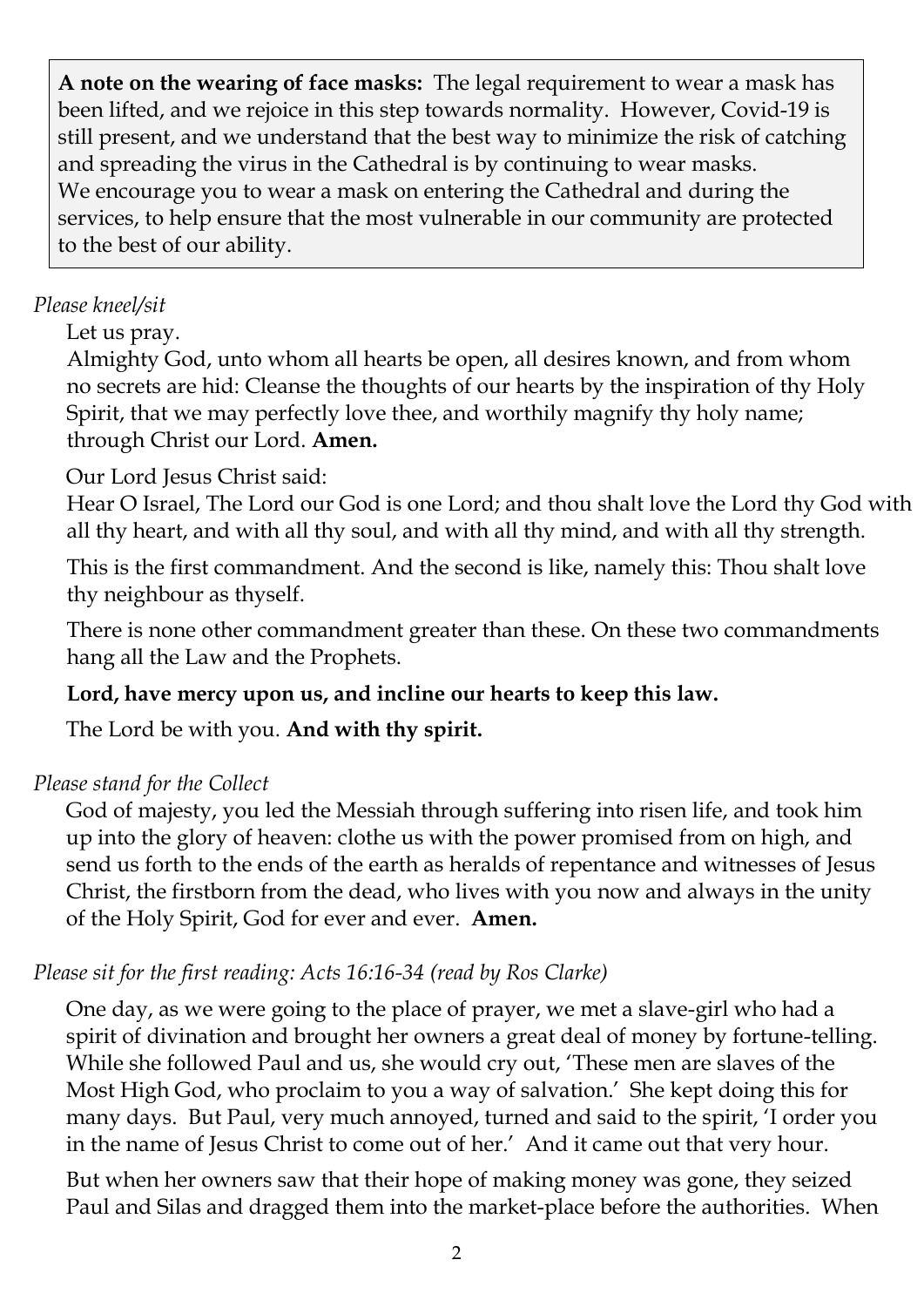they had brought them before the magistrates, they said, 'These men are disturbing our city; they are Jews and are advocating customs that are not lawful for us as Romans to adopt or observe.' The crowd joined in attacking them, and the magistrates had them stripped of their clothing and ordered them to be beaten with rods. After they had given them a severe flogging, they threw them into prison and ordered the jailer to keep them securely. Following these instructions, he put them in the innermost cell and fastened their feet in the stocks.

About midnight Paul and Silas were praying and singing hymns to God, and the prisoners were listening to them. Suddenly there was an earthquake, so violent that the foundations of the prison were shaken; and immediately all the doors were opened and everyone's chains were unfastened. When the jailer woke up and saw the prison doors wide open, he drew his sword and was about to kill himself, since he supposed that the prisoners had escaped. But Paul shouted in a loud voice, 'Do not harm yourself, for we are all here.' The jailer called for lights, and rushing in, he fell down trembling before Paul and Silas. Then he brought them outside and said, 'Sirs, what must I do to be saved?' They answered, 'Believe on the Lord Jesus, and you will be saved, you and your household.' They spoke the word of the Lord to him and to all who were in his house. At the same hour of the night he took them and washed their wounds; then he and his entire family were baptized without delay. He brought them up into the house and set food before them; and he and his entire household rejoiced that he had become a believer in God.

Hear the word of the Lord**, thanks be to God.**

# *Psalm 97*

The Lord is king; let the earth rejoice: let the multitude of islands be glad.

# **Clouds and darkness are round about him:**

- **righteousness and justice are the foundation of his throne.**
- Fire goes before him: and burns up his enemies on every side.
- **His lightnings light the world: the earth sees it and quakes.**

The mountains melt like wax before his face:

from before the face of the Lord of all the earth.

- **The heavens have proclaimed his righteousness:**
- **and all peoples have seen his glory.**

They are ashamed, all those who serve idols and glory in mere nothings: all gods bow down before him.

**Zion heard and was glad, and the daughters of Judah rejoiced: because of your judgements, O God.**

For you, Lord, are most high over all the earth: you are exalted far above all gods.

**The Lord loves those that hate evil:**

**the Lord guards the life of the faithful, and delivers them from the hand of the ungodly.**

Light dawns for the righteous: and joy for the true of heart.

**Rejoice in the Lord, you righteous: and give thanks to his holy name.**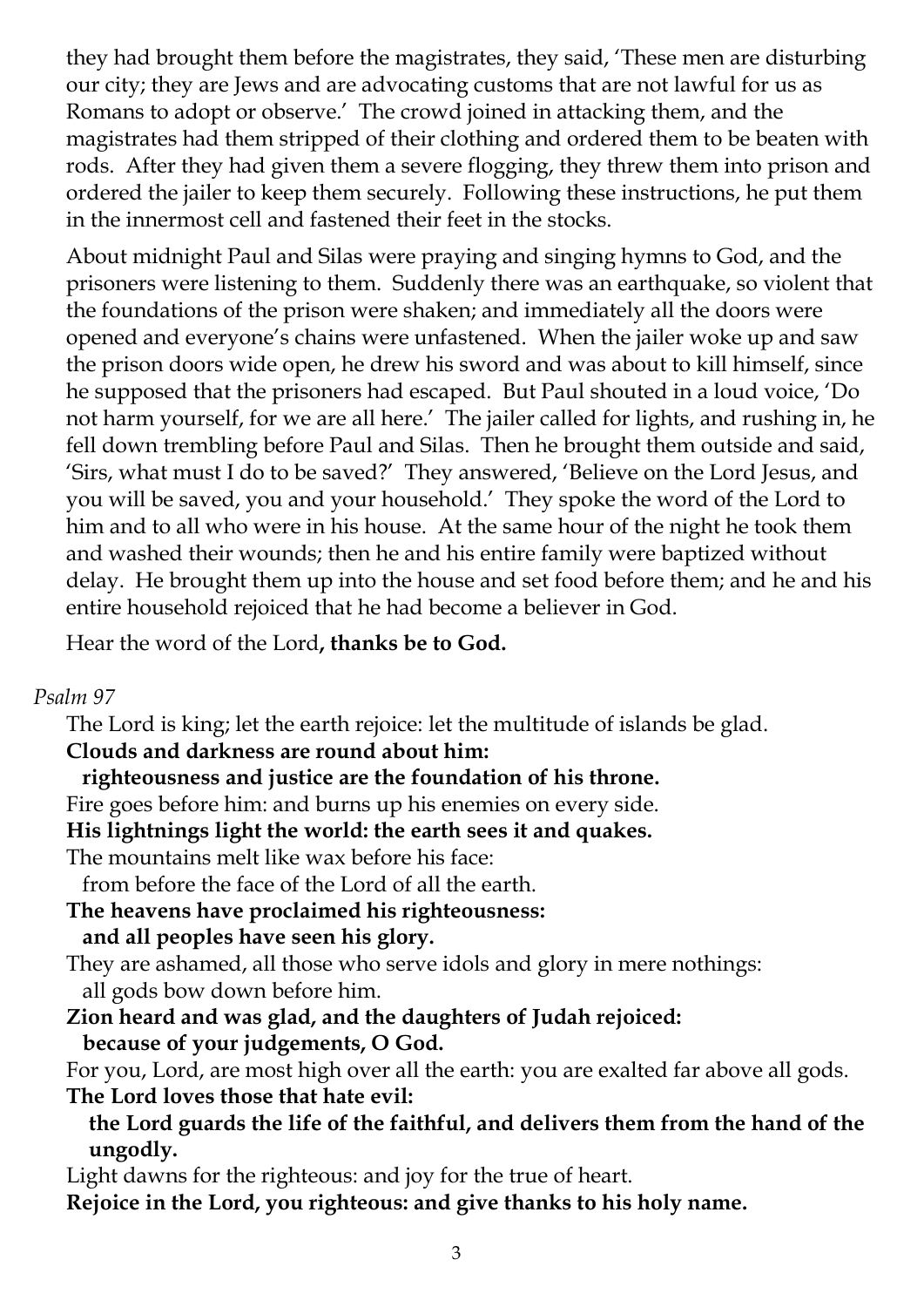*Second reading: Revelation 22:12-22 (read by Ian Clarke)*

'See, I am coming soon; my reward is with me, to repay according to everyone's work.

I am the Alpha and the Omega, the first and the last, the beginning and the end.' Blessed are those who wash their robes, so that they will have the right to the tree of life and may enter the city by the gates.

Outside are the dogs and sorcerers and fornicators and murderers and idolaters, and everyone who loves and practises falsehood.

'It is I, Jesus, who sent my angel to you with this testimony for the churches. I am the root and the descendant of David, the bright morning star.'

The Spirit and the bride say, 'Come.'

And let everyone who hears say, 'Come.'

And let everyone who is thirsty come.

Let anyone who wishes take the water of life as a gift.

I warn everyone who hears the words of the prophecy of this book: if anyone adds to them, God will add to that person the plagues described in this book; if anyone takes away from the words of the book of this prophecy, God will take away that person's share in the tree of life and in the holy city, which are described in this book.

The one who testifies to these things says, 'Surely I am coming soon.' Amen. Come, Lord Jesus!

The grace of the Lord Jesus be with all the saints. Amen.

Hear the word of the Lord**, thanks be to God.**

*Please stand for the Gospel*: *John 17:20-26*

The Lord be with you **And with thy spirit** The Holy Gospel is written in the 17<sup>th</sup> Chapter of the Gospel according to John, beginning at the 20th verse

# **Glory be to thee, O Lord**

'I ask not only on behalf of these, but also on behalf of those who will believe in me through their word, that they may all be one. As you, Father, are in me and I am in you, may they also be in us, so that the world may believe that you have sent me. The glory that you have given me I have given them, so that they may be one, as we are one, I in them and you in me, that they may become completely one, so that the world may know that you have sent me and have loved them even as you have loved me. Father, I desire that those also, whom you have given me, may be with me where I am, to see my glory, which you have given me because you loved me before the foundation of the world.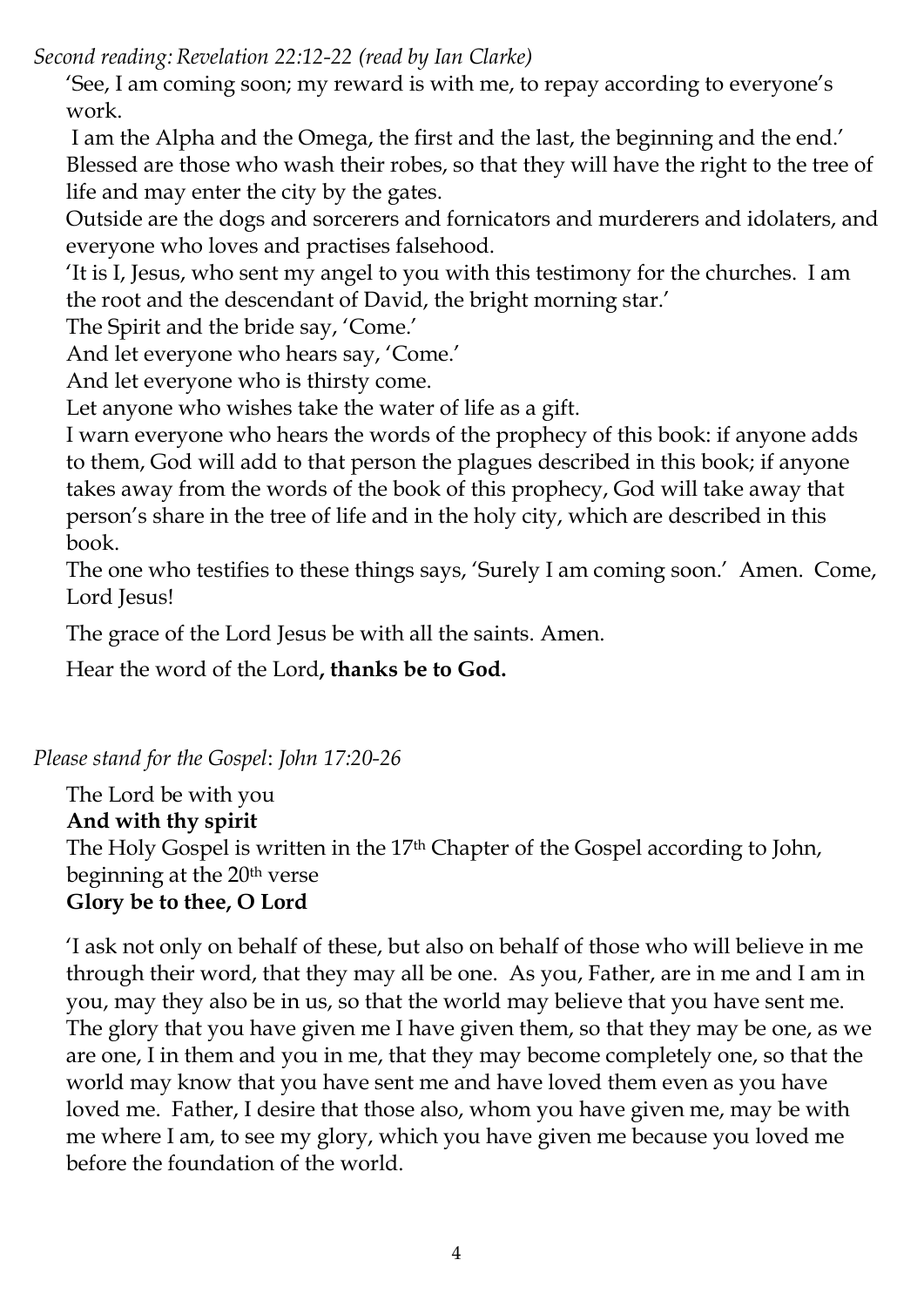'Righteous Father, the world does not know you, but I know you; and these know that you have sent me. I made your name known to them, and I will make it known, so that the love with which you have loved me may be in them, and I in them.'

This is the Gospel of the Lord: **Praise be to thee, O Christ.**

#### *Please remain standing for the Creed*

**I believe in one God, the Father Almighty, Maker of heaven and earth, And of all things visible and invisible:**

**And in one Lord Jesus Christ, the only-begotten Son of God, Begotten of his Father before all worlds, God of God, Light of Light, Very God of very God, Begotten, not made, Being of one substance with the Father, By whom all things were made: Who for us, and for our salvation came down from heaven, And was incarnate by the Holy Ghost of the Virgin Mary, And was made man, And was crucified also for us under Pontius Pilate. He suffered death and was buried, And the third day he rose again according to the Scriptures, And ascended into heaven, And sitteth on the right hand of the Father. And he shall come again with glory to judge both the quick and the dead: Whose kingdom shall have no end.** 

**And I believe in the Holy Ghost, The Lord and giver of life, Who proceedeth from the Father and the Son, Who with the Father and the Son together is worshipped and glorified, Who spake by the Prophets. And I believe One Holy Catholick and Apostolick Church. I acknowledge one Baptism for the remission of sins. And I look for the Resurrection of the dead, And the Life of the world to come. Amen.**

*Please sit for the Sermon:* The Rev'd Dr Lynn Arnold AO

*Silence may follow, during which final preparations are done on the altar.*

#### *Please kneel/sit for the Intercessions*

Almighty and everliving God, we are taught by your holy apostle to make prayers and supplications and to give thanks for all people: we ask you in your mercy to accept our alms and oblations and to receive our prayers which we offer to your divine majesty.

We pray that you will lead the nations of the world in the ways of righteousness and peace, and guide their rulers in wisdom and justice for the tranquility and good of all. Bless especially your servant Elizabeth our Queen, her representatives and ministers, her parliaments, and all who exercise authority in this land.

Grant that they may impartially administer justice, restrain wickedness and vice, and uphold integrity and truth.

We beseech you to inspire continually the universal Church with the spirit of truth, unity, and concord; and grant that all who confess your holy name may agree in the truth of your holy word, and live in unity and godly love.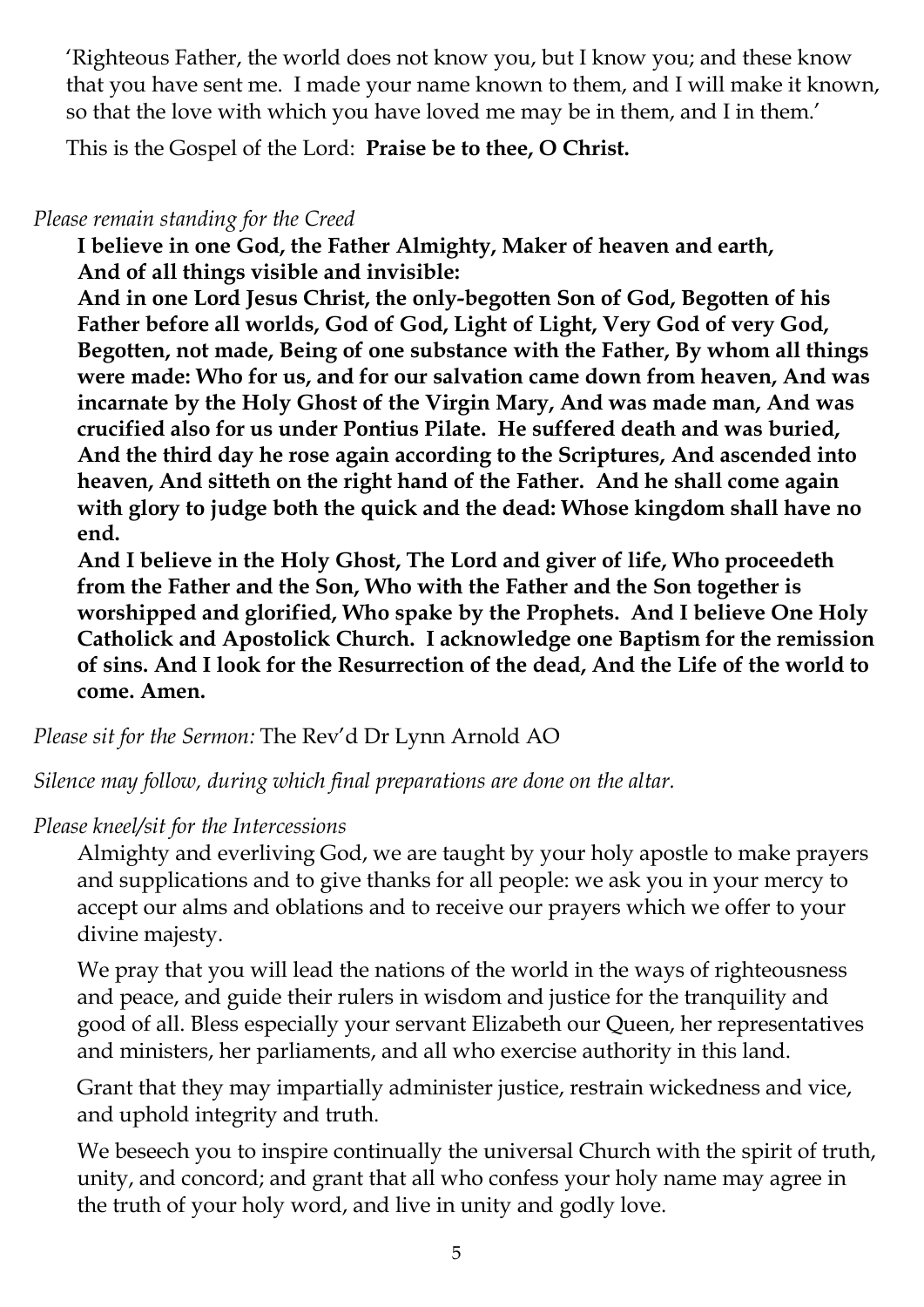Give grace, heavenly Father, to all bishops and other ministers especially Geoff our Archbishop, Denise, Tim and Chris our bishops, that, by their life and doctrine, they may set forth your true, life-giving word, and rightly and duly administer your holy sacraments.

And to all your people give your heavenly grace, and especially to this congregation here present, that they may receive your word with meek hearts and due reverence and serve you in holiness and righteousness all the days of their life.

We ask you of your goodness, Lord, to comfort and sustain all who in this transitory life are in trouble, sorrow, need, sickness, or any other adversity.

We also bless your holy name for all your servants who have died in the faith of Christ. Give us grace to follow their good examples, that with them we may be partakers of your heavenly kingdom.

Grant this, Father, for Jesus Christ's sake, our only mediator and advocate. **Amen.**

#### *The Priest then turns to the people and says:*

Ye that do truly and earnestly repent you of your sins, and are in love and charity with your neighbours, and intend to lead a new life, following the commandments of God, and walking from henceforth in his holy ways; Draw near with faith, and take this Holy Sacrament to your comfort; and make your humble confession to Almighty God, meekly kneeling upon your knees.

#### *The General Confession*

**Almighty God, Father of our Lord Jesus Christ, Maker of all things, Judge of all: We acknowledge and bewail our manifold sins and wickedness, Which we from time to time most grievously have committed, By thought, word, and deed, Against thy Divine Majesty, Provoking most justly thy wrath and indignation against us. We do earnestly repent, And are heartily sorry for these our misdoings; The remembrance of them is grievous unto us; The burden of them is intolerable. Have mercy upon us, Have mercy upon us, most merciful Father; For thy Son our Lord Jesus Christ's sake, Forgive us all that is past; And grant that we may ever hereafter Serve and please thee In newness of life, To the honour and glory of thy Name; Through Jesus Christ our Lord. Amen.**

#### *The Absolution*

Almighty God, our heavenly Father, who of his great mercy hath promised forgiveness of sins to all them that with hearty repentance and true faith turn unto him; Have mercy upon you; pardon and deliver you from all your sins; confirm and strengthen you in all goodness; and bring you to everlasting life; through Jesus Christ our Lord. **Amen.**

#### *Comfortable words*

Hear what comfortable words our Saviour Christ saith unto all that truly turn to him. Come unto me all that travail and are heavy laden, and I will refresh you.

*– St Matthew 11:28*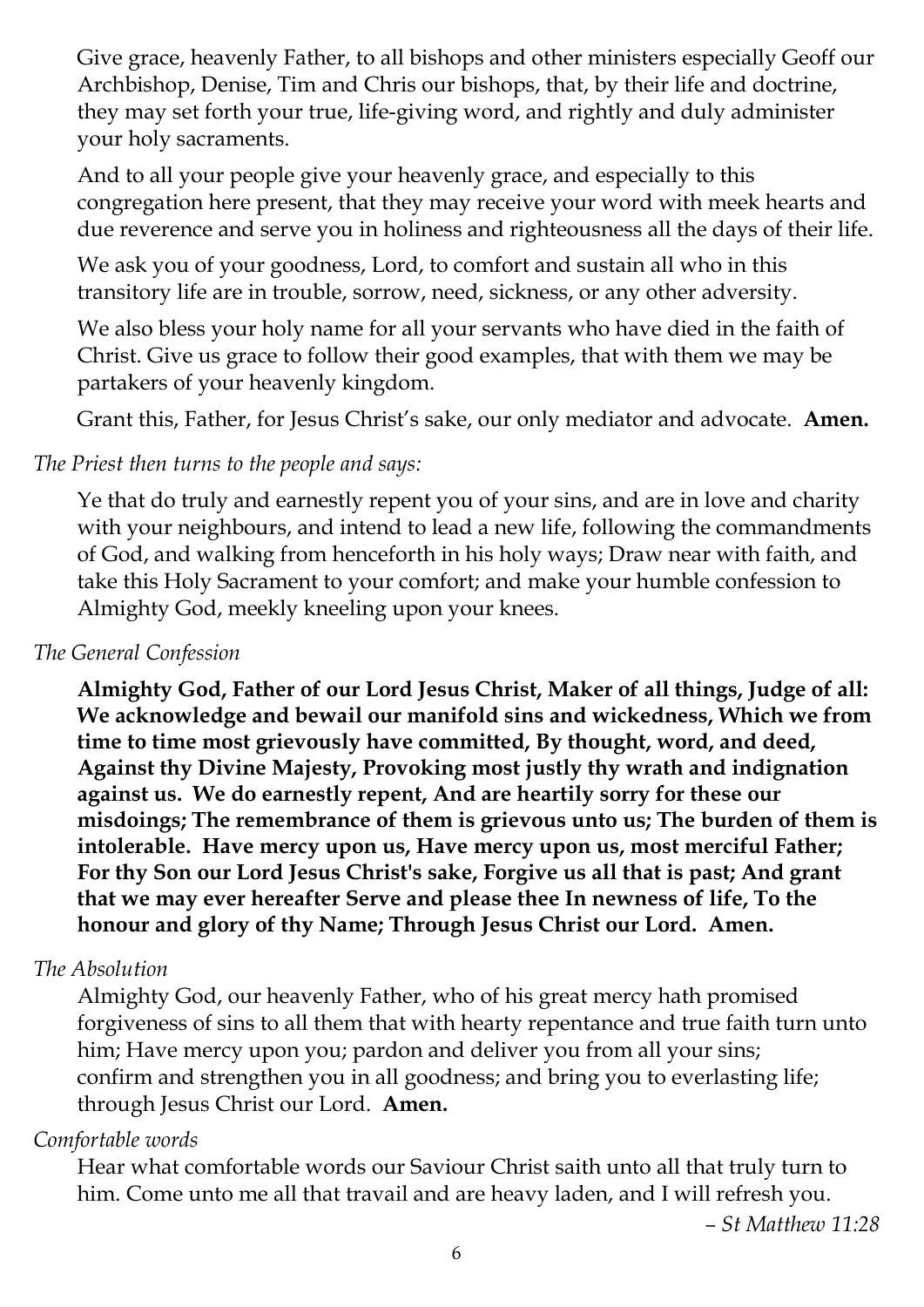So God loved the world, that he gave his only-begotten Son, to the end that all that believe in him should not perish, but have everlasting life. *– St John 3:16*

Hear also what Saint Paul saith:

This is a true saying, and worthy of all to be received, that Christ Jesus came into the world to save sinners. *– 1 Timothy 1:15*

Hear also what Saint John saith:

If anyone sin, we have an Advocate with the Father, Jesus Christ the righteous; and he is the propitiation for our sins. *– 1 St John 2:1*

Let us pray*: The Prayer of Humble Access*

**We do not presume to come to this thy Table, O merciful Lord, trusting in our own righteousness, but in thy manifold and great mercies. We are not worthy so much as to gather up the crumbs under thy Table. But thou art the same Lord, whose property is always to have mercy: Grant us therefore, gracious Lord, so to eat the flesh of thy dear Son Jesus Christ, and to drink his blood, that our sinful bodies may be made clean by his body, and our souls washed through his most precious blood, and that we may evermore dwell in him, and he in us. Amen.**

#### *The Preface and Sanctus*

The Lord be with you; **And with thy spirit.** Lift up your hearts; **We lift them up unto the Lord.** Let us give thanks unto our Lord God; **It is meet and right so to do.**

It is very meet, right, and our bounden duty, that we should at all times, and in all places, give thanks unto thee, O Lord, Holy Father, Almighty, Everlasting God. Therefore with Angels and Archangels, and with all the company of heaven, we laud and magnify thy glorious Name; evermore praising thee, and saying,

## **Holy, holy, holy, Lord God of hosts, heaven and earth are full of thy glory: Glory be to thee, O Lord most High.**

**Blessed is he that cometh in the name of the Lord. Hosanna in the highest**.

*The Prayer of Consecration* 

All glory be to thee, Almighty God, our heavenly Father, for that thou of thy tender mercy didst give thine only Son Jesus Christ to suffer death upon the Cross for our redemption; who made there (by his one oblation of himself once offered) a full, perfect, and sufficient sacrifice, oblation, and satisfaction for the sins of the whole world; and did institute, and in his Holy Gospel command us to continue, a perpetual memory of that his precious death, until his coming again:

Hear us, O merciful Father, we most humbly beseech thee, and with thy Holy and Life-giving Spirit vouchsafe to bless and sanctify both us and these thy gifts of Bread and Wine, that they may be unto us the Body and Blood of thy Son, our Saviour, Jesus Christ, to the end that we, receiving the same, may be strengthened both in body and soul.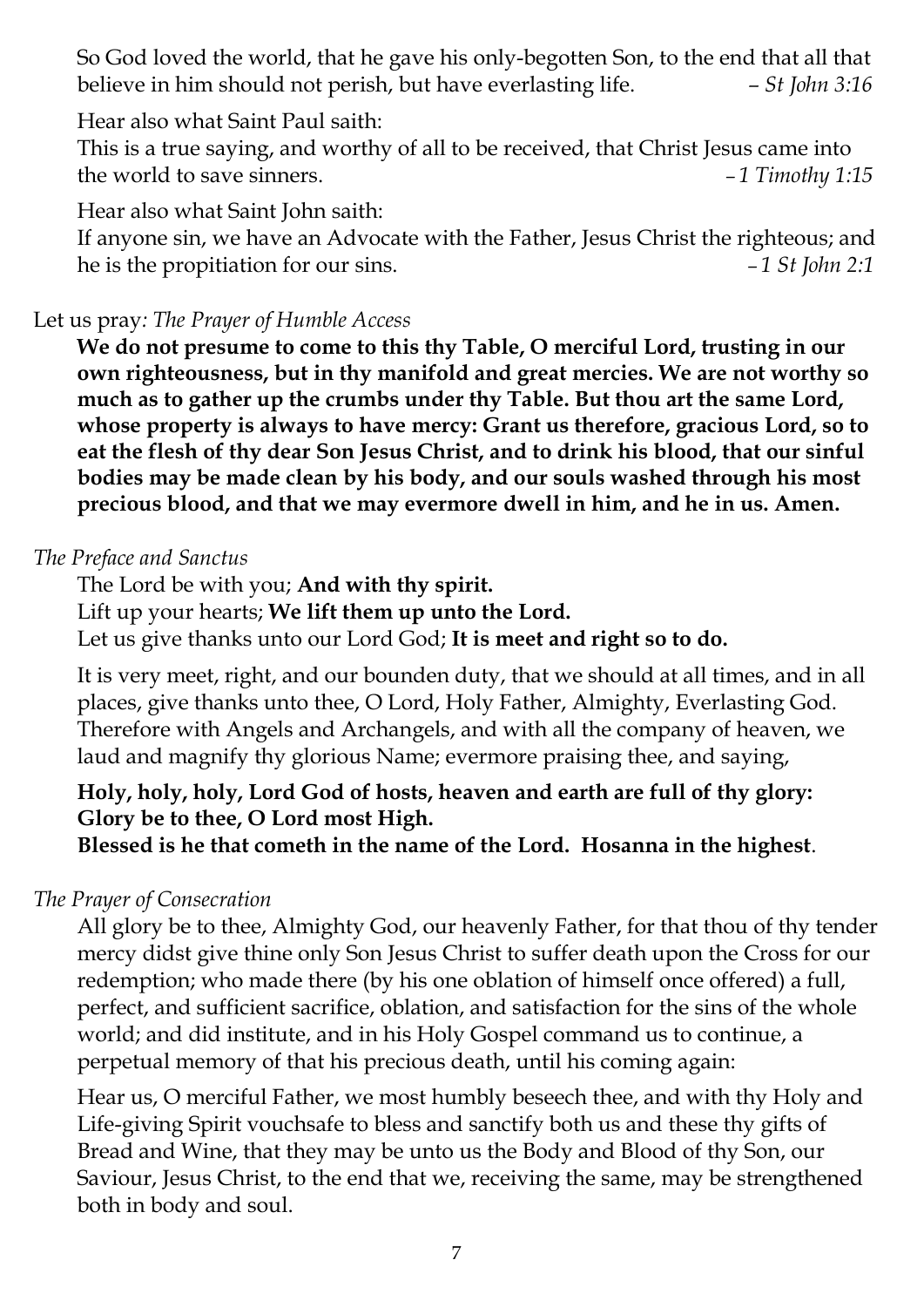Who, in the same night that he was betrayed, took Bread; and when he had given thanks, he brake it, and gave it to his disciples, saying,

Take, eat, this is my body which is given for you: do this in remembrance of me.

Likewise after supper he took the Cup; and, when he had given thanks, he gave it to them, saying,

Drink ye all of this, for this is my blood of the new covenant, which is shed for you and for many for the remission of sins: do this, as oft as ye shall drink it, in remembrance of me.

# *The Prayer of Oblation*

Wherefore, O Lord and heavenly Father, we thy humble servants, having in remembrance the precious death and passion of thy dear Son, his mighty resurrection and glorious ascension, according to his holy institution, entirely desire thy fatherly goodness mercifully to accept this our sacrifice of praise and thanksgiving; most humbly beseeching thee to grant, that by the merits and death of thy Son Jesus Christ, and through faith in his blood, we and all thy whole Church may obtain remission of our sins, and all other benefits of his passion.

And here we offer and present unto thee, O Lord, ourselves, our souls and bodies, to be a reasonable, holy, and lively sacrifice unto thee; humbly beseeching thee, that all we, who are partakers of this Holy Communion, may be fulfilled with thy grace and heavenly benediction.

And although we be unworthy, through our manifold sins, to offer unto thee any sacrifice, yet we beseech thee to accept this our bounden duty and service; not weighing our merits, but pardoning our offences,

Through Jesus Christ our Lord; by whom, and with whom, in the unity of the Holy Ghost, all honour and glory be unto thee, O Father Almighty, world without end. **Amen.**

#### *The Lord's Prayer*

As our Saviour Christ hath commanded and taught us we are bold to say:

**Our Father which art in heaven, Hallowed be thy Name, Thy kingdom come, Thy will be done, in earth as it is in heaven. Give us this day our daily bread; And forgive us our trespasses, As we forgive them that trespass against us; And lead us not into temptation, But deliver us from evil. For thine is the kingdom, the power, and the glory, For ever and ever. Amen.**

The peace of the Lord be always with you: **And with thy spirit.**

# *Agnus Dei*

**O Lamb of God that takest away the sins of the world; have mercy upon us. O Lamb of God that takest away the sins of the world; have mercy upon us.**

**O Lamb of God that takest away the sins of the world; grant us thy peace.**

Behold the Lamb of God; behold him that taketh away the sin of the world.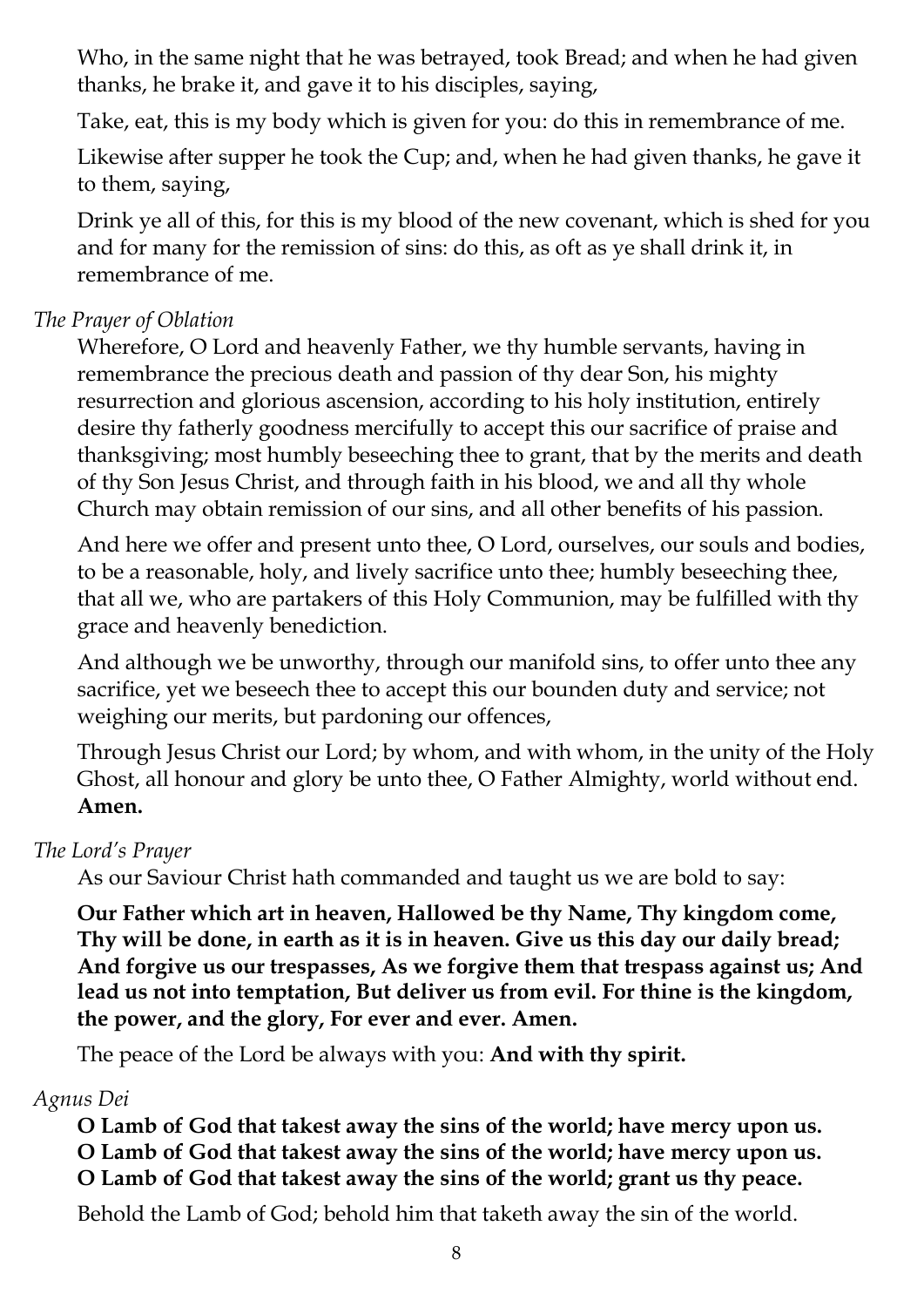*Baptised and communicant Christians of all denominations are welcome to receive Holy Communion. Communion will be administered at the nave platform in one kind (bread) only.*

*If wearing a mask, please keep it on as you line up.* 

*If you do not wish to receive Holy Communion, you may like to come forward and receive a blessing (simply bow your head as a signal). Gluten free bread is available; please ask for this from the priest giving communion.*

#### *The Thanksgiving*

Having now by faith received the precious Body and Blood of Christ, let us give thanks unto our Lord God.

Almighty and everliving God, we most heartily thank thee, for that thou dost vouchsafe to feed us, who have duly received these holy mysteries, with the spiritual food of the most precious Body and Blood of thy Son our Saviour Jesus Christ; and dost assure us thereby of thy favour and goodness towards us; and that we are very members incorporate in the mystical body of thy Son, which is the blessed company of all faithful people; and are also heirs through hope of thy everlasting kingdom, by the merits of the most precious death and passion of thy dear Son.

And we most humbly beseech thee, O heavenly Father, so to assist us with thy grace, that we may continue in that holy fellowship, and do all such good works as thou hast prepared for us to walk in; through Jesus Christ our Lord, to whom, with thee and the Holy Ghost, be all honour and glory, world without end. **Amen.**

#### *Please stand for the Gloria in Excelsis*

**Glory be to God on high, and in earth peace, good will towards all. We praise thee, we bless thee, we worship thee, we glorify thee, we give thanks to thee for thy great glory, O Lord God, heavenly King, God the Father Almighty. O Lord, the only-begotten Son Jesu Christ; O Lord God, Lamb of God, Son of the Father, that takest away the sins of the world, have mercy upon us. Thou that takest away the sins of the world, have mercy upon us. Thou that takest away the sins of the world, receive our prayer. Thou that sittest at the right hand of God the Father, have mercy upon us.** 

**For thou only art holy; thou only art the Lord; thou only, O Christ, with the Holy Ghost, art most high in the glory of God the Father. Amen.**

*Please remain standing for the Blessing*

The peace of God, which passeth all understanding, keep your hearts and minds in the knowledge and love of God, and of his Son Jesus Christ our Lord; and the blessing of God almighty, the Father, the Son, and the Holy Spirit, be among you and remain with you always. **Amen.**

*Please remain standing as the Clergy depart*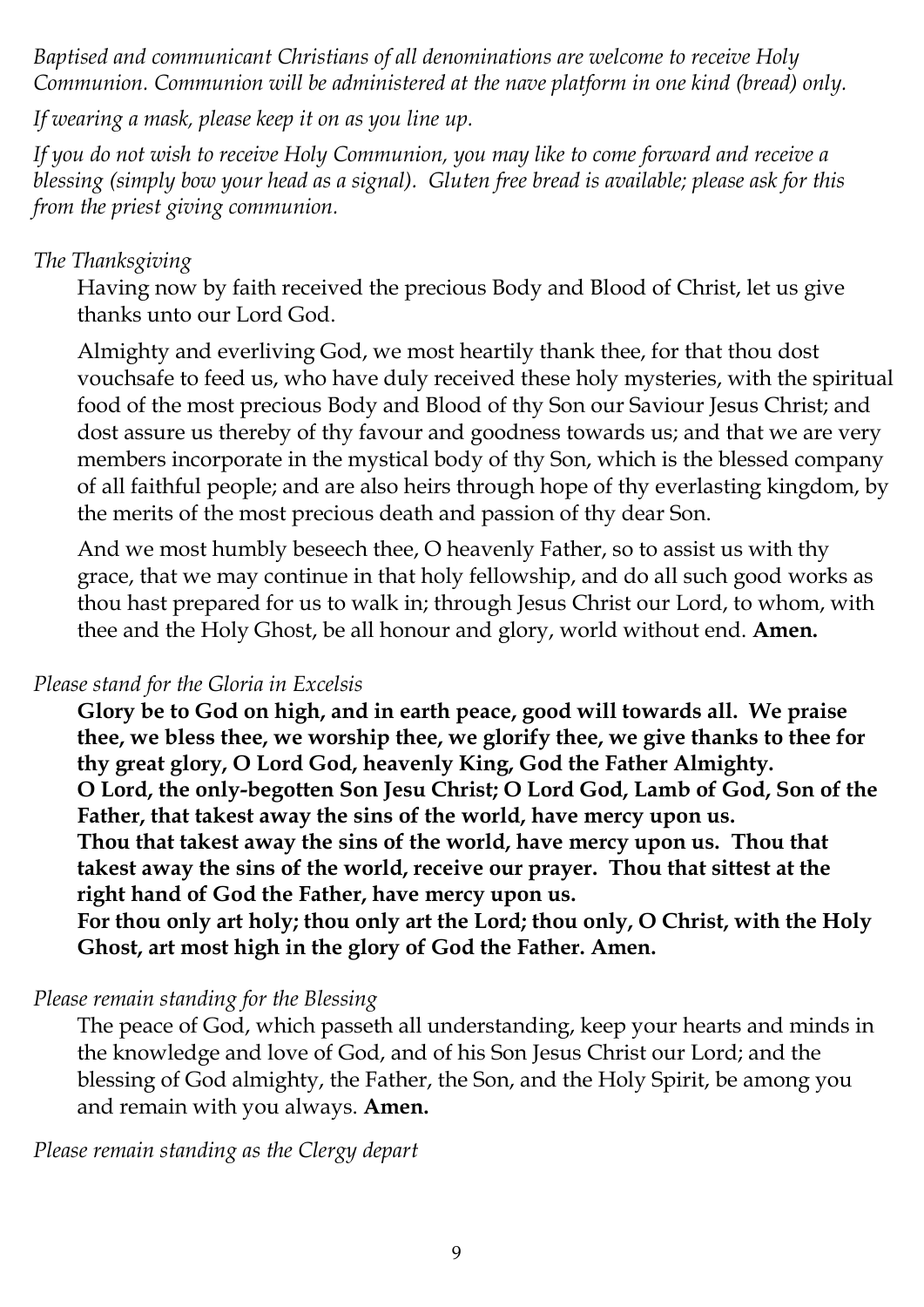#### **How to give to the Cathedral**

- Envelopes and/or cash in the Donation Box provided.
- Electronic Funds Transfer: BSB 305-122 Account Number 0256051 (include your name as reference).
- Direct Debit: please contact the Cathedral Office on 8267 4551.
- Use the Tap & Go machine to make an instant \$10.00 donation (can be tapped more than once)

# **FOR YOUR PRAYERS**

**A prayer for all affected by Coronavirus:** Keep us, good Lord, under the shadow of your mercy. Sustain and support the anxious, be with those who care for the sick, and lift up all who are brought low; that we may find comfort knowing that nothing can separate us from your love in Christ Jesus our Lord. **Amen.**

| International                               | 'Thy Kingdom Come' The Church of South India (United)<br>Moderator Abp Dhamaraj Rasalam                                                                                                                                                                                                                                                           |
|---------------------------------------------|---------------------------------------------------------------------------------------------------------------------------------------------------------------------------------------------------------------------------------------------------------------------------------------------------------------------------------------------------|
| <b>National</b><br>South Australia          | Theological Colleges and Religious Communities                                                                                                                                                                                                                                                                                                    |
| Diocese of Adelaide<br>Diocese of Willochra | Clarence Gardens: Andrea McDougall (David)<br>Willochra Home for the Aged at Crystal Brook: Clinical<br>Manager Leonie Gibbons, Board, Staff and Residents; Camp<br>Willochra, Melrose: Camp Managers, Jerrell and Jayne<br>Alexander                                                                                                             |
| Diocese of The Murray                       | Retired clergy and widows                                                                                                                                                                                                                                                                                                                         |
| <b>Immediate Prayer</b>                     | Ann and David Smith, Jennifer Bailey, Marion McCall,<br>Damien and Kylie Reeves, Rafael                                                                                                                                                                                                                                                           |
| <b>Long Term Prayer</b>                     | Bishop Andrew St John, Max Lennard, Chris, Peter Garland,<br>Anne Fitzgerald, Cynthia Thomas, Nicholas Tipping,<br>Bridie Maxwell, Meredith Chesterman, Heather Scott,<br>Cricket Fox, Vernon Lewis, Pauline Van Buren,<br>Alisha Coe-Fox, Alison Lockett, Robert and Glenys Birks,<br>Eileen Williams, Edna Allison, Anne Hogben, Patsy and Joan |
| Year's Mind                                 | May 30 <sup>th</sup> Keith Edward Rossiter, Reginald Allan Biggs,<br>Joyce Lewis<br>June<br>Franklin Gill, Rupert Hewgill, Lilias Pryke<br>$1^{\rm st}$<br>Cecil William Edwin Swan, Jessie Gorton<br>2 <sub>nd</sub><br>3rd<br>Bentley Osborn, Lionel Norman Blakeway, Joan Stanley                                                              |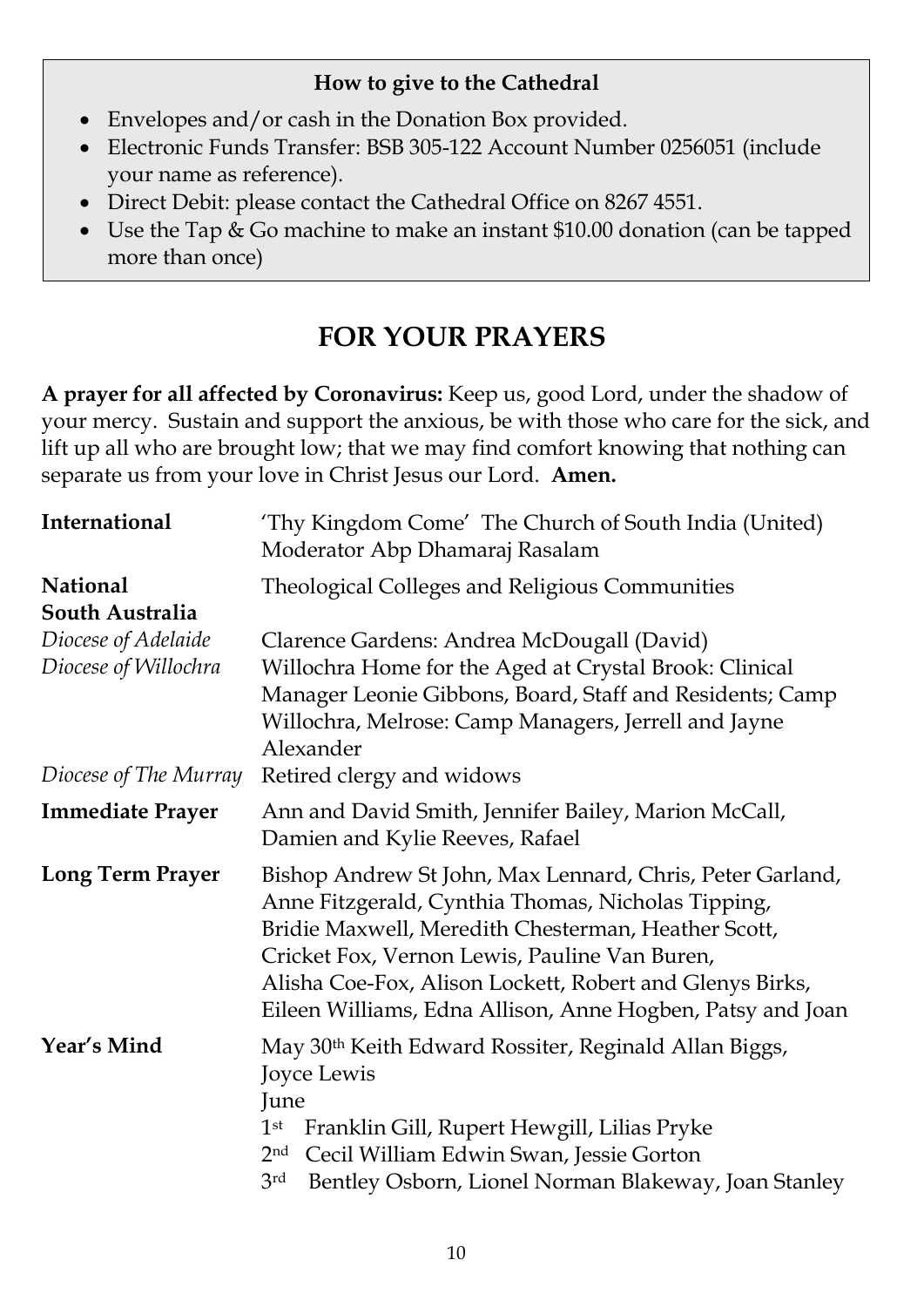# **COMMUNITY NOTICES**

# **Sunday Night with Lynn Arnold:** 7pm on

1079Life. Lynn's guest tonight is The Rev'd Neville Naden, Aboriginal Ministry Worker with Bush Church

#### **POSTPONED:**

Evensong - Southern Hemisphere Week of Prayer for Christian Unity 2022: Wednesday 1 June, 6pm, *postponed until further notice*

**NO Taizé service 4 June.** We look forward to resuming Taizé services on the first Saturday of each month, when The Rev'd Joan Claring-Bould is enjoying better health.

**Next Sunday, 5th June** is a special celebration of Pentecost and the Queen's accession. Evensong will be Festal, with a Te Deum (Collegium Regale) by Howells.

**Morning tea:** the next date for tea and coffee after the 8am and 10.30 services is next week, **Sunday 5 June**.

# **FINAL SUNDAY TO REGISTER FOR**

**THE JOLLY JAUNT.** The Friends' Jolly Jaunt occurs next Saturday, June 4th, visiting Anglican churches at Enfield, Gawler and Prospect. Registration forms are on the literature table near the front door of the cathedral - \$25 per person plus lunch at the Gawler Arms Hotel. Register today!

**Patronal Festival weekend, 2/3 July:** The Annual Patronal Festival Organ Recital 2022, Saturday 2nd July at 2pm. St Peter's Cathedral is thrilled to welcome Thomas Wilson, Director of Music at St Mary's Cathedral Sydney, and former Assistant Organist at Westminster Cathedral, London, to present a recital of masterworks on the grand Cathedral Organ.

Thomas will also conduct the Choral Eucharist on Sunday 3 July.

## **"Joshua: Acting on God's Promises" -** a

home group for 9 weeks using Know Your Bible studies. For more information, see or phone Ruth Butler, 0408 271 921.

#### **Kairos Prison Ministry**

Offers of 2-3 doz. biscuits to supply 650 doz. for instructional course at Mobilong Prison from Jun 21-24. Suitable recipe guidelines available. Please contact Peter Mitchell. 8278 9898/0438 278 845.

**Collecting bread tags** For information about how the Friends' bread-tags project works to give wheelchairs to people in South Africa, google "Aussie Bread Tags For Wheel Chairs", especially the FAQ section. And please keep bringing your plastic tags from bread bags (not cardboard tags!) to add to our growing collection.